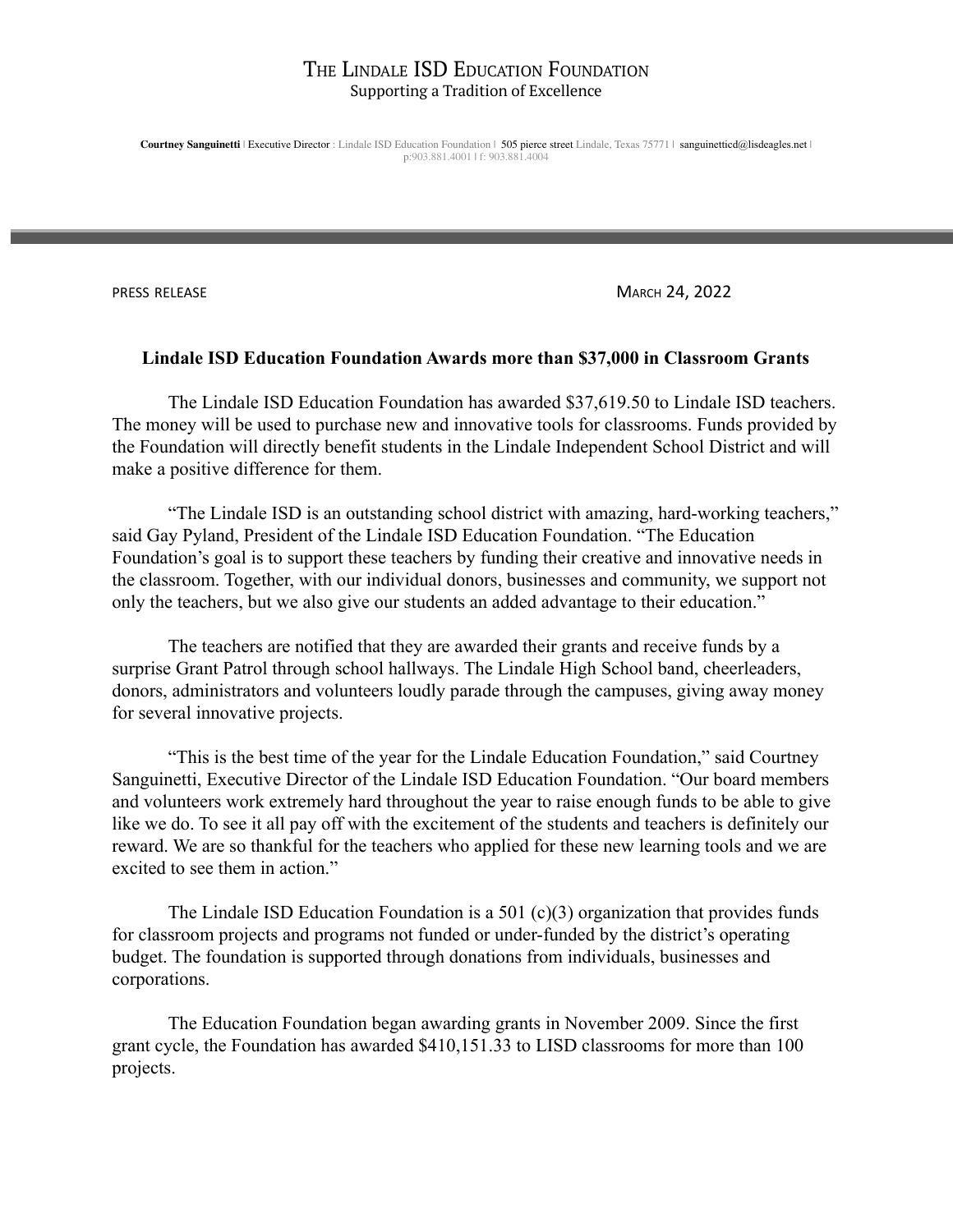**Courtney Sanguinetti** | Executive Director : Lindale ISD Education Foundation | 505 pierce street Lindale, Texas 75771 | sanguinetticd@lisdeagles.net | p:903.881.4001 | f: 903.881.4004

Grant applications are submitted to the foundation by LISD teachers and aides for projects or programs that go above the day-to-day curriculum and offer students an enriched and unique learning experience. Projects selected for funding are rated on a number of criteria including the innovation of the project.

"We are so thankful for our donors and the Lindale community who make all of this possible," said Sanguinetti. "These students deserve a chance to excel beyond the classroom and the projects funded by the Education Foundation help to do just that. Our teachers' dedication to our kids and school district is what makes LISD one of the best."

# **Spring 2022 projects receiving funds include:**

**Education Foundation grant for \$8,052.46 to fund Draw Up a Seat for Something Neat!**

**5th and 6th grade art students have been awarded new, real-world adjustable studio tables and stools that will improve overall student work areas. New, more versatile studio tables and stools will be more accessible for handicap students and will be more durable for all students. The improved quality work space will also contribute to the quality of students' work.**

**Grant by [Misty Harbour](mailto:harbourma@lisdeagles.net)**

**Education Foundation grant for \$5,143.20 to fund Enriching LHS Foreign Language!**

**10-12 grade students taking Spanish or ASL have been awarded new enrichment resources to provide hands-on activities to practice vocabulary, incorporate technology to help students access and apply conversational skills, and open up a world of cultural understanding with classroom sets of culture books. Grant by [Amy Thompson](mailto:thompsonad@lisdeagles.net)**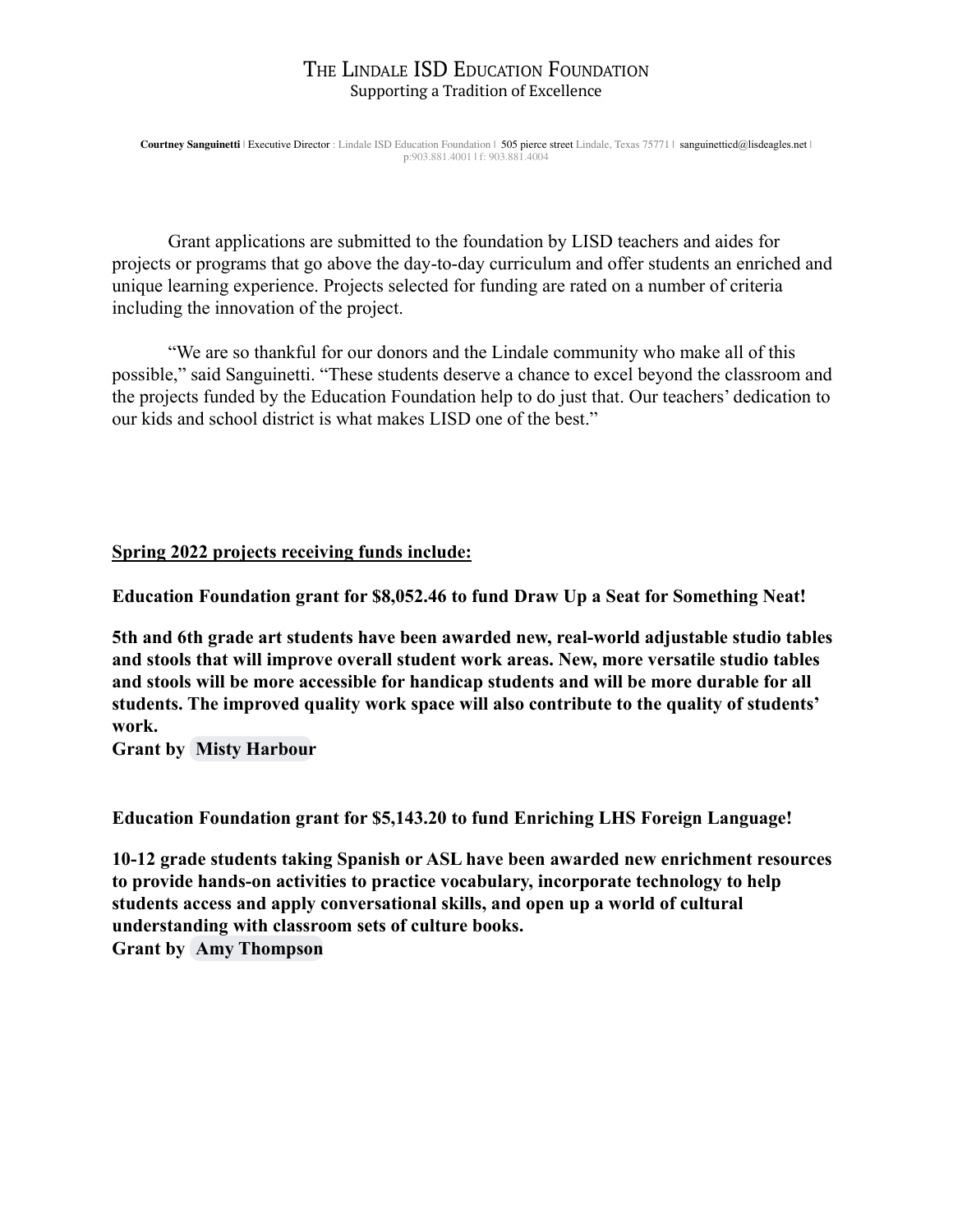**Courtney Sanguinetti** | Executive Director : Lindale ISD Education Foundation | 505 pierce street Lindale, Texas 75771 | sanguinetticd@lisdeagles.net | p:903.881.4001 | f: 903.881.4004

**Education Foundation grant for \$2,699.73 to fund Technology for Dual Credit Math!**

**Students in dual credit college algebra, dual credit statistics and future dual credit math classes have been awarded new graphing calculators. The purpose of this is to put new technology in the hands of students. By providing universal access to graphing calculators, students will be able to analyze characteristics of functions, compare and contrast functions, and create coherent representations of mathematical models for real world situations. Students will also have opportunities to investigate statistics in ways never done before in the classroom.**

**Grant by [Stephanie Sembritzky](mailto:sembritzkysn@lisdeagles.net)**

**Education Foundation grant for \$1,500 to fund Guys in Ties/Girls in Pearls!**

**6th grade students at E.J. Moss have been awarded items to expand the Guys in Ties/Girls in Pearls program. The program is offered to selected 6th graders during a designated lunch period to promote positive thinking through the use of a book study. The students will also engage in topics such as making good decisions, first impressions, treating others with respect, and dining etiquette. Some of the items that will be received are ties, pearls, dress shirts, and books.**

**Grant by [Megen Bass](mailto:bassma@lisdeagles.net)**

**Education Foundation grant for \$1,284.56 to fund Measuring Motion Meticulously!**

**Lindale High School Physics and Engineering students have been awarded new cutting edge data collection devices. The Go-Direct Accelerometers allow students to wirelessly, via bluetooth, measure acceleration simultaneously in three directions as well as rotational motion. This will help students to better understand how acceleration makes the connection between Kinematics and Newton's Laws.**

**Grant by [Duane Walton](mailto:waltondr@lisdeagles.net)**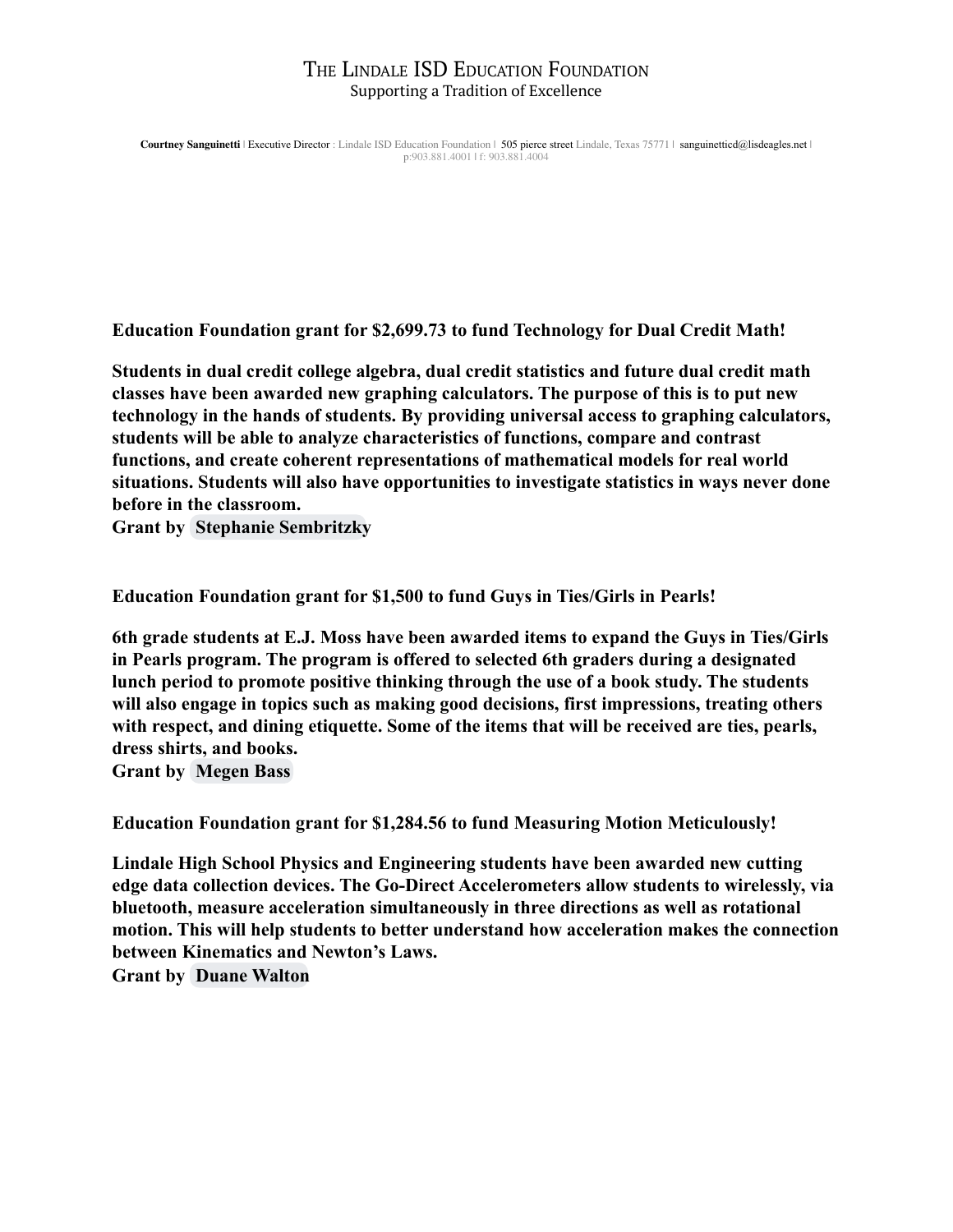**Courtney Sanguinetti** | Executive Director : Lindale ISD Education Foundation | 505 pierce street Lindale, Texas 75771 | sanguinetticd@lisdeagles.net | p:903.881.4001 | f: 903.881.4004

**Education Foundation grant for \$6,500 to fund All the World's a Stage!**

**The Lindale High School Theatre department has been awarded a new set. The current set is more than 15 years old and is needed for UIL standards. The new set will be used by more than 200 students a year and will be used daily. Grant by [Kari McKenzie](mailto:mckenziekd@lisdeagles.net) and Taylor Jarman**

**Education Foundation grant for \$1,971 to fund Save a Life!**

**The Lindale High School Health Science department has been awarded new advanced CPR manikins to help better instruct students in cardiopulmonary resuscitation. The manikins provide important feedback as the students are learning proper techniques. This feedback includes depth, rate, and recoil of compressions. It also includes hands-off time and breath volume which are also integral to successful CPR. All health science students are certified in Basic Life Support – CPR, AED, and First Aid for adults, infants, and children through American Red Cross and the American Heart Association. Grant by [Nicole Hone](mailto:honenb@lisdeagles.net) and [Sally Clemmons](mailto:clemmonsss@lisdeagles.net)**

**Education Foundation grant for \$1,602 to fund Building Inde"PEN"dent Readers!**

**4th-5th grade ELR students have been awarded Reader Pens. The Reader Pen is a tool to facilitate a major breakthrough in helping students with a range of learning difficulties. The Reader Pen reads the text aloud to students as it scrolls over the words. It will provide the reading support needed to work toward grade-level standards. Grant by Angela Heard and [Leigh Parker](mailto:parkerla@lisdeagles.net)**

**Education Foundation grant for \$5,366.55 to fund Mimio Smartboards!**

**The Mimio Teach Smartboard turns a regular whiteboard into different learning styles to gain and maintain new information with the click of a stylus. The Mimio Smartboards will allow students to become more actively engaged which increases learning, participation, and positive behavior. It will also give students greater access to STAAR curriculum which has technology applications that otherwise can't be accessed. Grant by [Alisha Hobbs](mailto:hobbsaa@lisdeagles.net)**